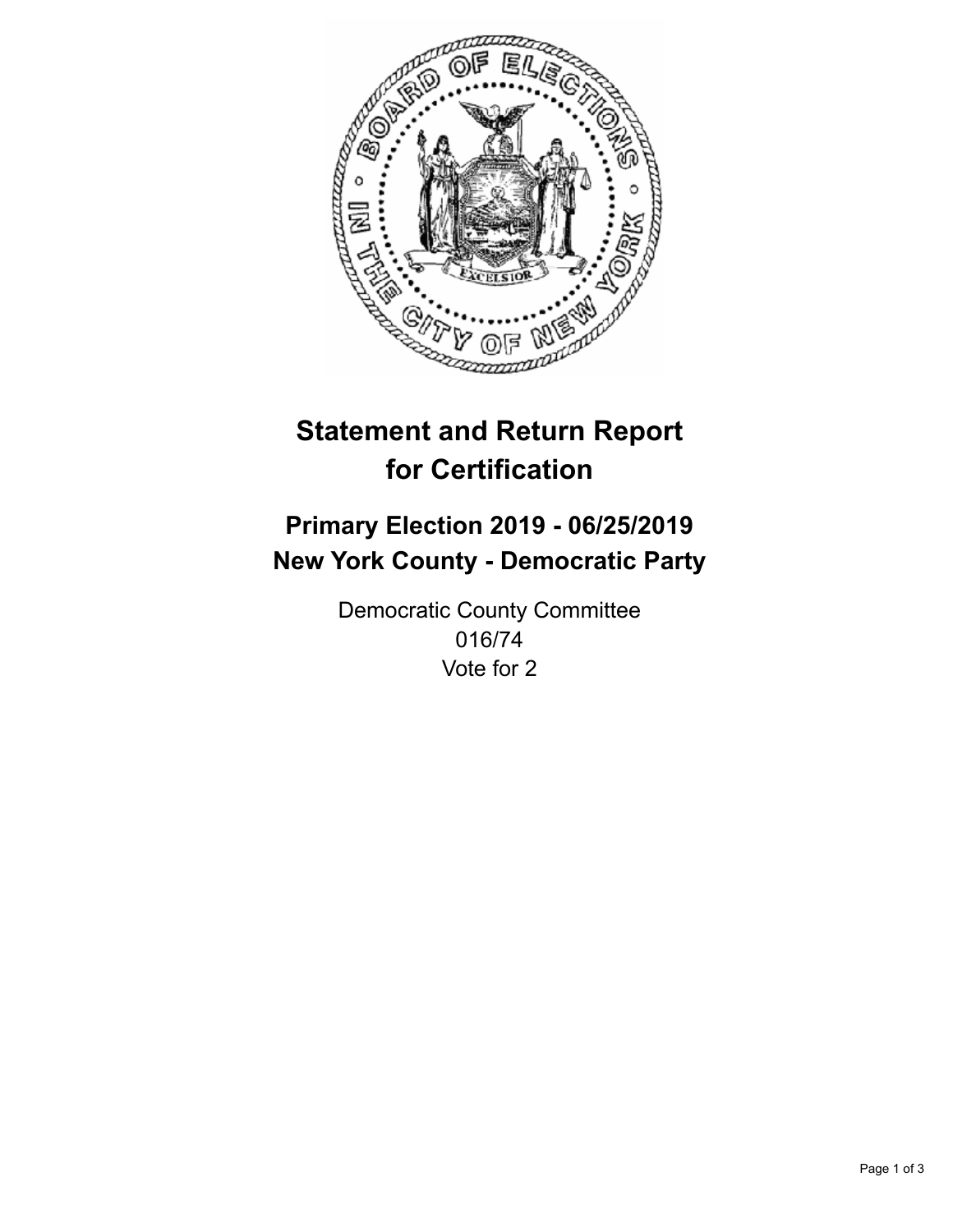

## **Assembly District 74**

| <b>PUBLIC COUNTER</b>                                    | 5 |
|----------------------------------------------------------|---|
| <b>MANUALLY COUNTED EMERGENCY</b>                        | 0 |
| ABSENTEE / MILITARY                                      | 0 |
| <b>AFFIDAVIT</b>                                         | 0 |
| <b>Total Ballots</b>                                     | 5 |
| Less - Inapplicable Federal/Special Presidential Ballots | 0 |
| <b>Total Applicable Ballots</b>                          | 5 |
| <b>MAYRA ESCUDERO</b>                                    | 0 |
| <b>MARK VACCARO</b>                                      | 2 |
| <b>LUZ MARRERO</b>                                       | 2 |
| YANIRA CANELA                                            | 2 |
| <b>Total Votes</b>                                       | 6 |
| Unrecorded                                               | 4 |